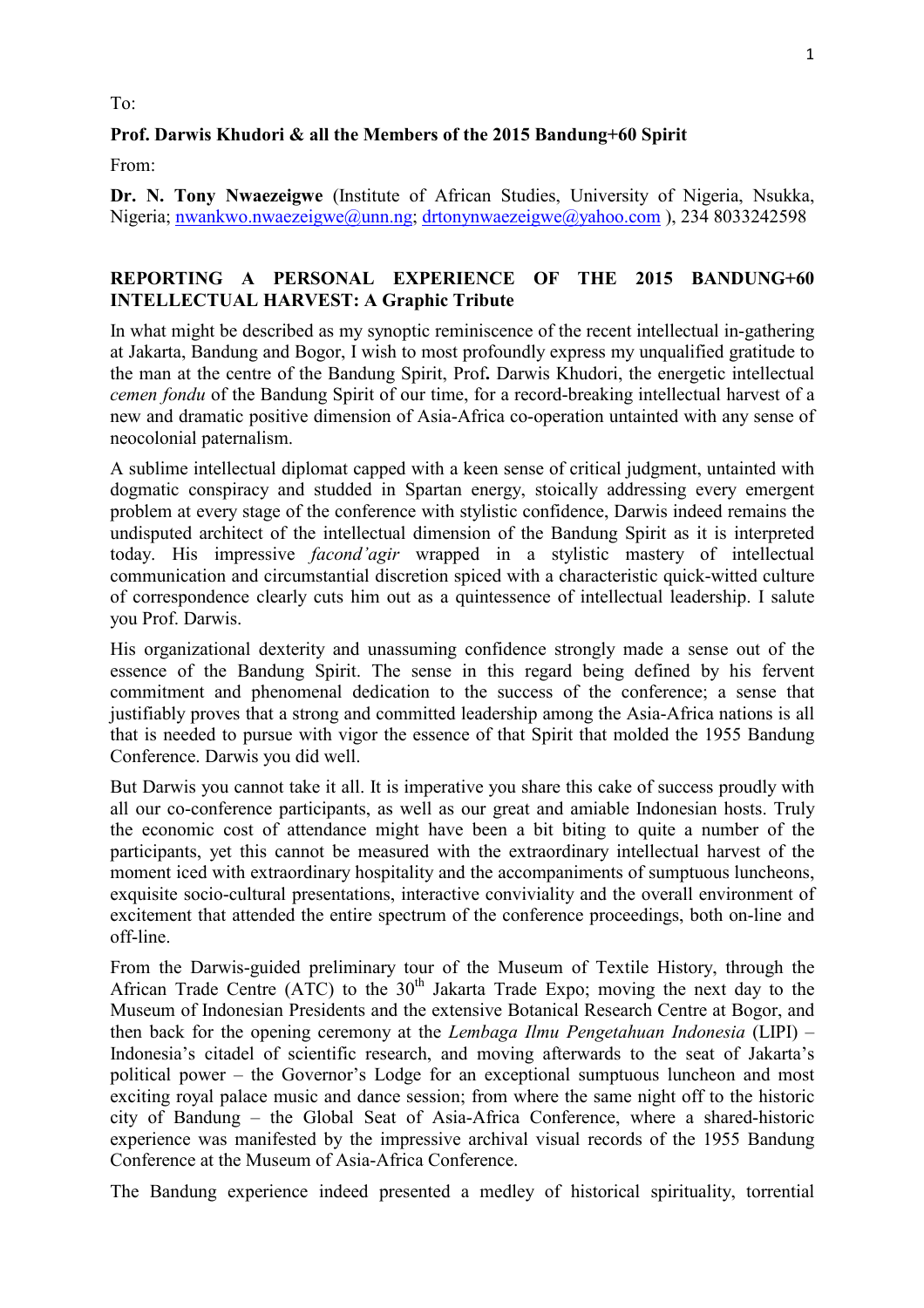intellectual harvest and a commingle of impromptu but priceless instructions on traditional Indonesian bamboo musicology caked in a musical concert of budding little angels of unimaginable creativity and, finally crowned with the icing of yet another sumptuous dinner.

Returning to Jakarta, precisely at the wonderful Trisakti University in Grogol, we were greeted with the most gorgeous hospitality we ever had by both the Staff and Students as led by Prof. Tulus Tambunan, the fire-brand Head of the University's Center for Industry, SME and Business Competition Studies. Gorgeously adorned in exceptional batik-design outfits and gracefully stepping out in such a manner that created an air of pomp and pageantry, the students were out in numbers to witness our presence with a strong urge to unrestrictedly be part of the historic conference, thereby adding a tumultuous air of excitement to the whole business of the conference proceedings there.

The music, the dance performance, the exceptional air of interactivities and unimaginable crescendo of excitement on our arrival at Trisakti added glamour to the already charged splendor of the entire event. Our special Trisakti student guides – Vina, Tia, Leoni and Nora were exceptionally wonderful, magnetically adapting to the nuances of our communication difficulties and stranger-fright tendencies. Eka Swadiansa the architect-intellectual plenipotentiary of the up-coming liberal scholars of Wonderful Indonesia was always there to share ideas.

In all, the lyrics, rhythms and dance of the entire conference proceedings were all studded with new horizons and unique terrestrials of functional knowledge, intellectual bridgebuilding, composite exchange of ideas and unimaginable rich cultural expositions, all wrapped in a sanguine world of wild excitements. It was indeed a peripatetic intellectual experience that combined informal excursions with splendid academic explorations.

To state the obvious, Indonesia might not be a perfect society, but there is still something that makes it look WONDERFUL. More expectedly is the fact that there is nothing better than when a nation, being aware of its obvious imperfection strives vigorously to attain perfection, even though the mission of perfection by every global standard remains a mirage. Yes, Indonesia is a big nation by every standard of her size and economy, boasting the largest Muslim population of the world, secular and democratic with a strong westernizing instinct, yet tenaciously clinging to its characteristic sophisticated indigenous cultural values that sprouted from the diverse ethno-religious nationalities.

This strong sense of indigenous cultural consciousness enlivened by an evident de-colonized sense of nationalism in a world painted in unbridled radicalization of Islam remains a functional instruction to the nations of Black Africa where the two conflicting religions of Christianity and Islam have become a burden of conflict, destruction of lives and property, and intra-national political estrangements.

Talking of religious tolerance, the question then arises – what can be more symbolic of interethno-religious tolerance in Indonesia than having an ethnic-Chinese Christian, the strikingly unassuming and charismatic Basuki Tjahaja Purnama as the Governor of the almighty City-Province of Jakarta? But the fact remains that Indonesia will only accomplish this legacy of ethno-religious tolerances of having Governor Purnama on the seat of power in Jakarta until he is re-elected. The world therefore awaits expectantly the re-election of the people's Ahok as the cardinal point of Indonesia's ethno-religious tolerance, accommodation and cooperation.

On the side of the participants, I can clearly state that I was exceptionally thrilled by the overwhelming conviviality that greeted such characteristic sphere of diversity. We came as different peoples from distinct backgrounds and cultures, yet for the brief moment of our intellectual in-gathering we interacted as one people with one mind in search of one objective – the meeting-point of the minds of Africa and Asia as expressed by the Bandung Spirit.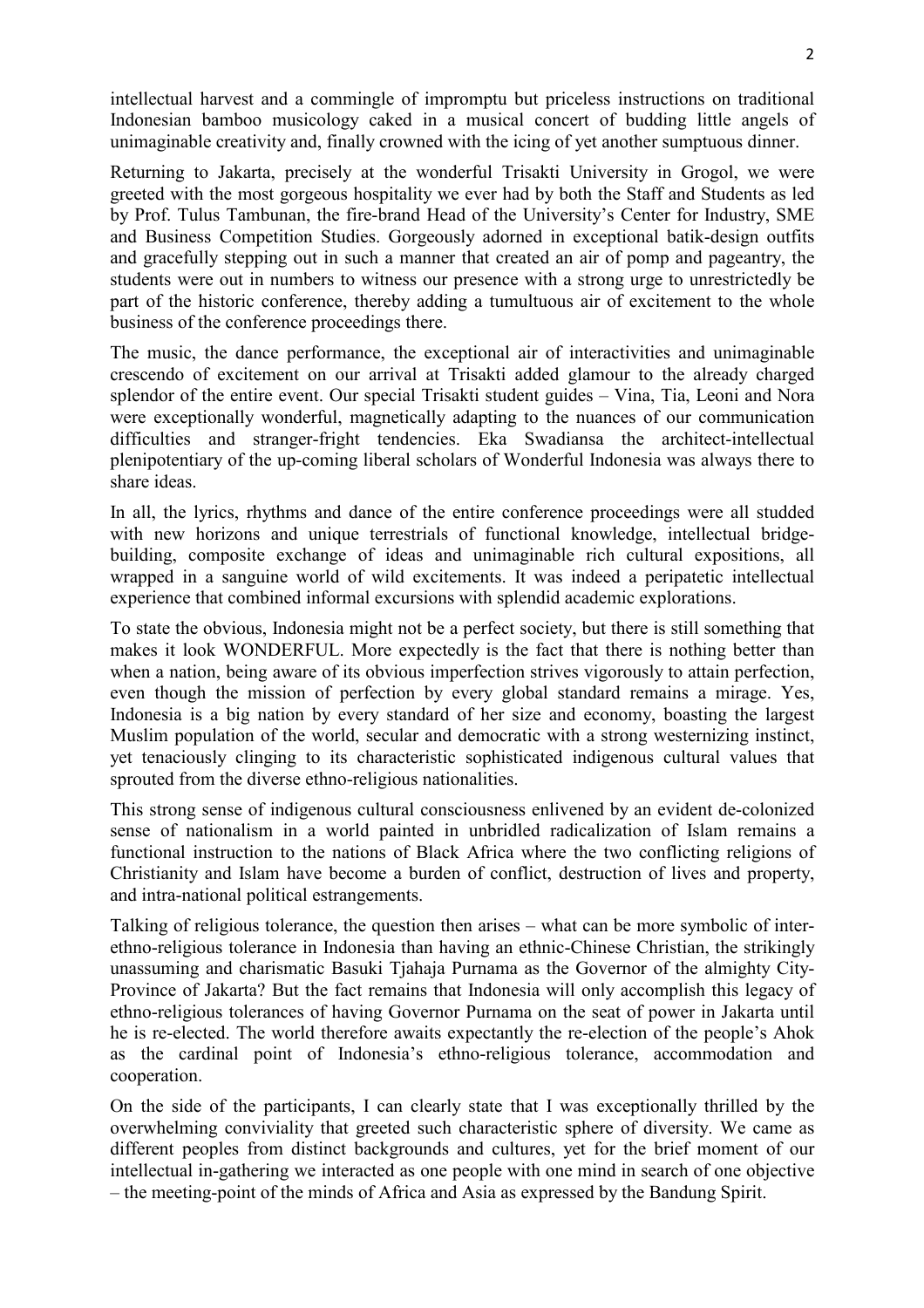My fondness for the entire spectacle of intellectual pundits that graced the conference was ecstatically without bound. Beginning with our indefatigable hosts at the Indonesian Institute of Sciences (LIPI), there is no doubt as to their evident display of undiluted oriental hospitality garbed in their eagerness for functional institutional bridge-buildings and willingness to share ideas and Knowledge. The Chairman, Prof. Dr. Iskandar Zulkarnain appearing strikingly elitist with a characteristic tincture of intellectual command and nobility yet explicitly humble in carriage, presented a fascinating leeway to our knowledge of Indonesia's hidden treasure of knowledge as defined in their world of wonderful strides in science and technology.

The Vice skipper of LIPI, Dr. Ir. Akhmadi Abbas, was there also; supported by the three amazons of Lembaga Ilmu Pengetahuan Indonesia – Dr. Ir Aswati – the Deputy for Social Sciences and Humanities, Ir. Sri Hartinah – Director, Centre for Scientific Documentation and Information, and Nur Tri Aries Suestiningtyas – Head of the Bureau for Cooperation, Legal and Public Relations, whose *hijab* outfit adornments presented more of a deceptive intellectual helmet over an enormous intellectual store-house than the expressed religious identity.

But there remains the African question in LIPI in particular and Indonesia in general – the question of exclusion from its global map of collaborations. Here one may ask – how would the Bandung Spirit be functionally and effectively actualized and sustained without an inclusive African Spirit within the intellectual bounds and historical conundrum of the Bandung Spirit as represented by Indonesia. We raised this question before at LIPI and we are raising it again. In effect, we look forward to seeing a readjusted LIPI global map transforming Africa from a blank space to a map dotted with institutional collaborations.

The intellectual wizardry of the two Keynote speakers – Ambassador Salman Al Farisi who earlier gave the opening speech at LIPI, and the glamorous soprano-voiced Prof. Dr. Sri. Adiningsih was diplomatically illuminating as much as it was economically instructive. Their presentations were a clear departure from the usual diplomatic gamble of soothing political terminologies to the arena of factual realities. The Indonesian Ambassador Emeritus of the Federal Republic of Nigeria Ambassador Sudirman Haseng was such a remarkable figure at the Bandung session that one cannot fail to commend the added diplomatic color his presence brought to the conference. The same commendation goes to Mohamad Hery Saripudin – Director of the Centre for Policy Analysis and Development on Asia-Pacific and African **Affairs** 

On the other intellectual divide as represented by the non-Indonesian participants, was the most striking in intellectual splendor perfected by a homily of critical delivery of noble ideas – the distinguished and quintessential Professor Manoranjan Mohanty of India whose staggering intellectual experience and commanding patriarchal presence added a charming grandeur to the entire conference proceedings. Always flanked by his equally erudite wife and companion par excellence Professor Bidyut Mohanty and exhibiting a strong sense of mutual romance and affection in such manner that could jealously put off a discordant young couple yet exhuming an air of connubial inspiration for the young and unmarried, their composite patriarch-matriarchal presence proved to be more of a lesson in dignity of marriage in old age than a show of their intellectual prowess.

The graceful and strikingly unassuming Professor Fatima Harrak of Morocco often under the cuddling guardian of her behind-the-scene husband provided an equally exceptional matriarchal grandeur to the conference. Theirs was equally a proof that the golden taste of connubiality can only be climaxed when driven by a composite sense of age and intellectual connubiality.

The seemingly quiescence and reserved but intellectually vibrant Professor Gloria K. Heidi of the Philippines – the intellectual foster-mother of my Putri Rediane formed the third of the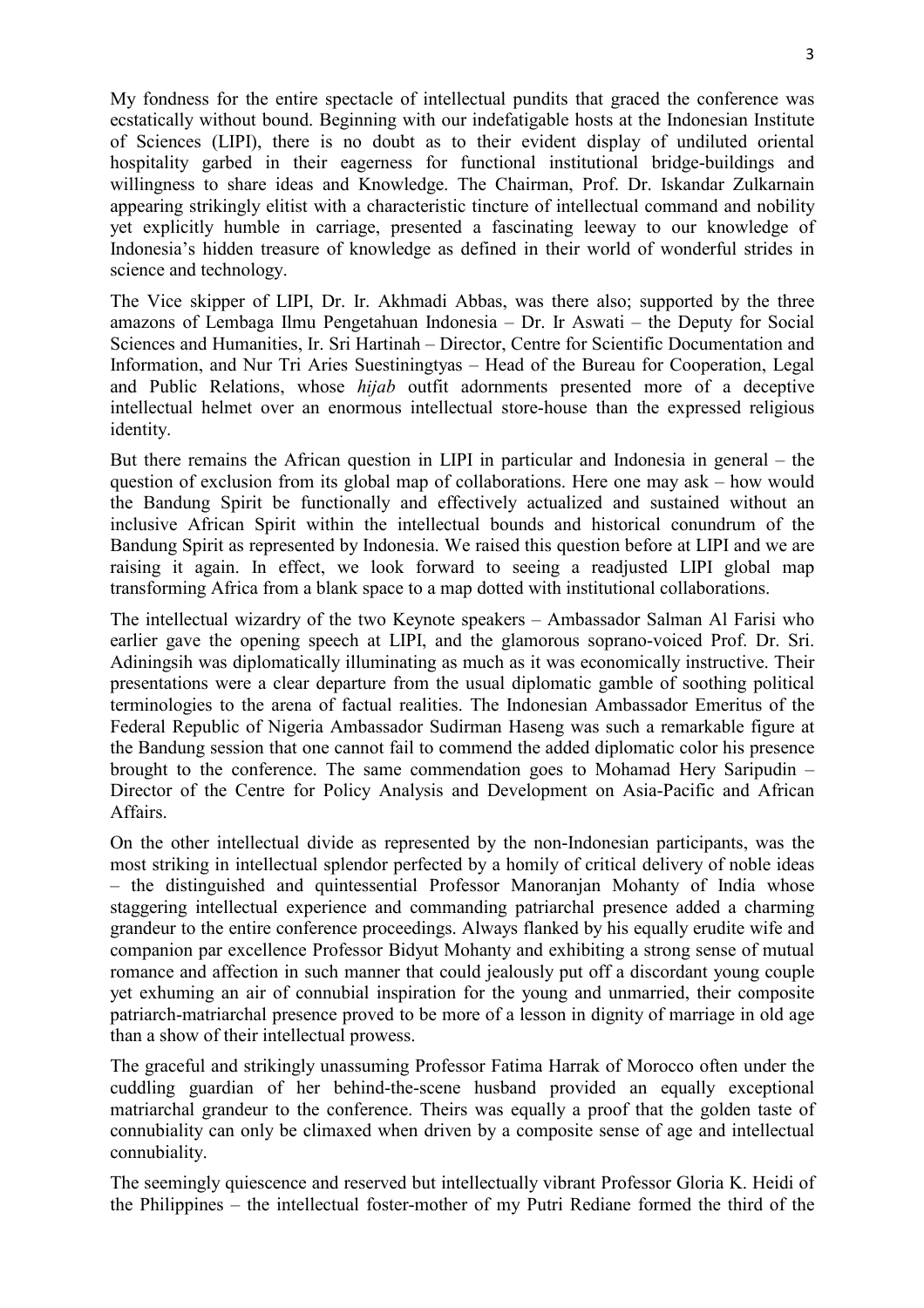trio of conference matriarchs – the first and second being Bidyut Mohanty and Fatima Harrak. Heidi's remarkable sense of quietude was indeed ably betrayed by her unexpected outburst during the Palestinian presentations when she raised the question of the intellectual wisdom of the exclusion of the State of Israel.

The elegant and gorgeous Dr. Seema Mehra Parihar – exquisitely regal in feminism, graceful in steps yet masculine in delivery with sumptuous flamboyance in outreach, was always on hand at every perimeter of the conference inspiringly supported by a stream of intellectual like-minds of Indian extraction. There was that astonishingly charming Swati Chandorkar with her unassuming Yogesh Rathore co-presenter. There was also the easy-going Professor Nisar-ul Haq with Persis Taraporevala, among others. The Indians were there full-blooded.

The Nepalese were there also. Emerging from a disastrous earthquake-experience yet enlivened by the new wind of democratic spirit in their country and led by the ebullient Prof. Dr. Shreedhar Gautam of the Nepal Council of World Affairs, the Nepalese proved their intellectual mettle by a concerted revolutionary caking of an obvious inherent political conservatism. The lanky and exceptionally pleasant France-based Russian-born Dr. Polina Travert cannot be ignored either. Her magical sense of humor and cheerful display of electrifying frame of feminine candor was enough bait to emotionally trip off the unsuspecting masculinity in any man.

The Chinese team of ecological scholars as represented by Dr. Sit Tsui Margaret Jade and Lau Kin Chi was wonderful in delivery, executing with unusual calmness and intellectual taciturnity the gains of a tortuous research. Indeed for the Chinese, it was a case of men in mind but women in outfit. There was no gainsaying the fact that their energy-driven style of elocution and assiduous analysis of their facts clearly defied every odd in intellectual feminism.

Nor could the least be said of our very eloquent intellectual warrior of the Myanmar Rohingya genocide fame – the exiled Burmese scholar activist, Maung Zarni, whose classic and electrifying compendium of analysis on the Rohingya situation in Myanmar was pungent enough to push an unsuspecting audience into unusual action. His card was clearly and objectively laid on the table of the Bandung Spirit.

By contrast, the Palestinian trio of presenters – Ambassador Fariz Mehdawi, Noha Khalaf and Makram Khoury Machool working in tandem with the Brazilian intellectual conquistador – Dr. Beatriz Bissio, in relying so much on the usual Palestinian straitjacket analysis of the Israeli-Palestinian conflict, could not make a formidable imprint on the minds of the audience. Much as the quest for an independent Palestinian State remains inevitable, there is no hiding the golden fact that Israeli has both the right of existence as a people and a State. To deny this fact, is to infringe on the fundamental basis of the Bandung Spirit.

From Japan comes the satirical environmentalist Yukio Kamino, whose seismic sense of his native environment wrapped in sarcastic intellectual sense of humor added an interesting spell of excitement to the conference. Always at home with an unusual mini-suitcase-branded walking-stick, he reminds one of the high degree of seismographic sensitivity every citizen of an earthquake-prone country is bound to live with.

Coming back to Black Africa – the land of my birth, the land of my conscience and the land of my identity, and talking about Dr. Lazare Ki-Zerbo of Burkina Fasso, it is still difficult to fully comprehend his sublime candor, unusual humble intellectual carriage and scintillating sagacity that so much clouded the success of the conference. There was no doubt that Ki-Zerbo was a fine gentleman whose unmatched humility and zealous adventurism was an unavoidable plus to the towering success of the conference.

The indefatigable Jean-Jaque Ngor-Sene, another scion of the Black African pride cannot by any standard of the success of the conference go without noticed. Seemingly shy to extant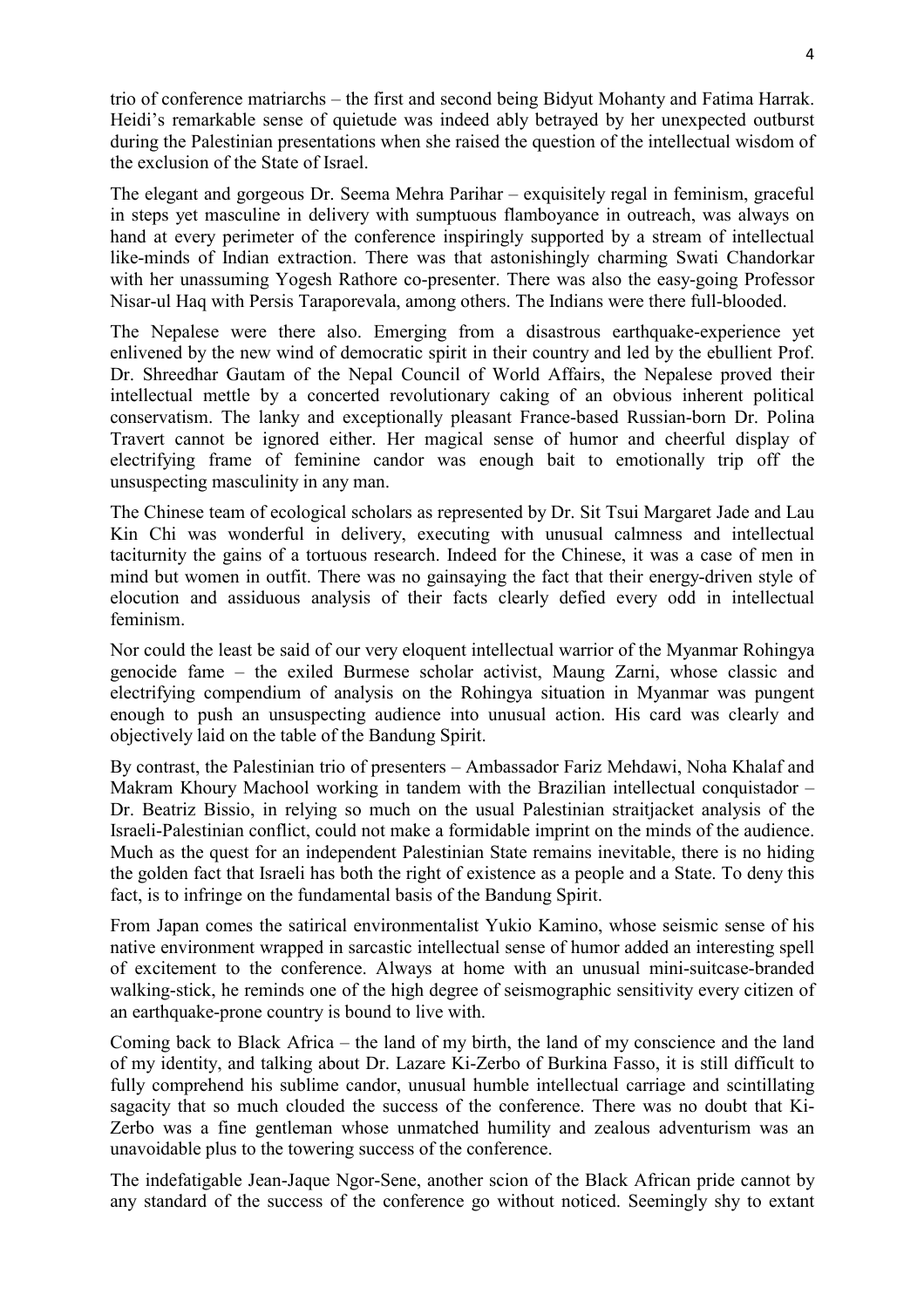social currents of the conference sidelines but always working assiduously to meet the benchmark of success, Prof. Ngor-Sene represents a mix grille of a conscious African blood, garbed with the customary French assimilation instinct being struggle to adapt to the social currents of American liberalism.

Dr. Ebrima Sall is another scion of Black Africa of Gambian ancestry whose combined intellectual sagacity and towering physiognomy cannot be ignored. It is yet to be tested if his obvious liberal intellectual background would fit inexorably into the surging fundamentalist torrents of Gambian islamization. The eclectic Adams Bodomo of Ghana presents another visual manifestation of the African talent. Always on the move for the brief period of his presence in the conference and tenaciously clinging to his bag in a manner suggestive of the proverbial peripatetic African sage who travelled the length and breadth of the globe in search of extra-terrestrial wisdom but was never patient to calmly dispense his wisdom to the audience, his spectacle of appearance was an enlivening catalyst to the African presence.

One should understand the impossibility of recording the entire graphic scenario of the conference. At any rate, it is still impossible to dishonorably skip the flowering presence of our emerging youthful and budding scholars of the Bandung Spirit fame who, with unqualified humility eagerly perched on the great intellectual *iroko* among the great intellectual eagles of the Bandung Spirit. Foremost in this class of unusual intellectual adventurists which one cannot risk forgetting include the French-born Indonesian Nathalie Muchamad, Chilean-born Gonzalo Chesta, Indonesian-born Putri Rediane, Zimbabwean-born Takudzwa Mutezo and Sudanese-born Mohamed Khair.

Nathalie Muchamad most appropriately described as the visual driver of the conference was indeed a perfect match to the dogged efforts of a Darwis Khudori. Always clinging tenaciously to her camera with cuddling sense of dedication that only tells of a mother taking extra care of her child, and courteously displaying the colorful virtues of an obedient housewife whose resilience in labor exhumes an untainted affection from her husband, Nathalie no doubt defines a masterpiece debonair of African feminism, even though Indonesian in ancestry, and French in nationality.

Nor could the budding sterling qualities of the lyrical Putri Rediane – my favorite companion at the conference be ignored. Like the intellectual falcon she is, Putri was every where among the people exhibiting a strong sense of mutual interactivities and celestial sense of courtesy, chatting unrestrictedly with the participants and cheerfully explaining out any emergent question about her land of ancestry. Proudly Muslim with a strong Indonesian nationalistic instinct, when asked why she was not putting on the hijab, her response was sharp and simple: "I am a Muslim and my religion is in my heart; I do not believe that wearing a hijab will make a difference either." Putri thus presents a definite figure in the emergent social liberalism that equitably defines the Indonesian society apart from the typical Muslim society in Asia and Middle East. To state the obvious, at a point the hunch for a Putri and my fondness for her attempted to rail me into considering having an Indonesian as a wife.

The subtly shy but radiant Takudzwa Mutezo, originating from Zimbabwe, studying in Netherlands and undergoing a short intellectual stint in Indonesian pattern of higher education represents yet a class of exceptionally talented rising African feminist stars. Soft-spoken and stylistic in analysis yet unsuspectingly exhuming enormous intellectual energy that scrupulously defied her tender frame of mind, Taku's appearance clearly brought added beauty to the youthfulness of the conference.

For Gonzalo Andres Munoz Chesta of Chile, it was a sort of unexpected unearthing of a budding intellectual colossus among the intellectual sages. Instinctively calm in countenance but ebullient in thought and delivery of novel ideals, Gonzalo clearly displayed the potentials of an indomitable scholar. Allied with Gonzalo is our Sudanese student-Ambassador at-Large Mohamed Sabri Khair who, even though habitually more of an observer-participant provided